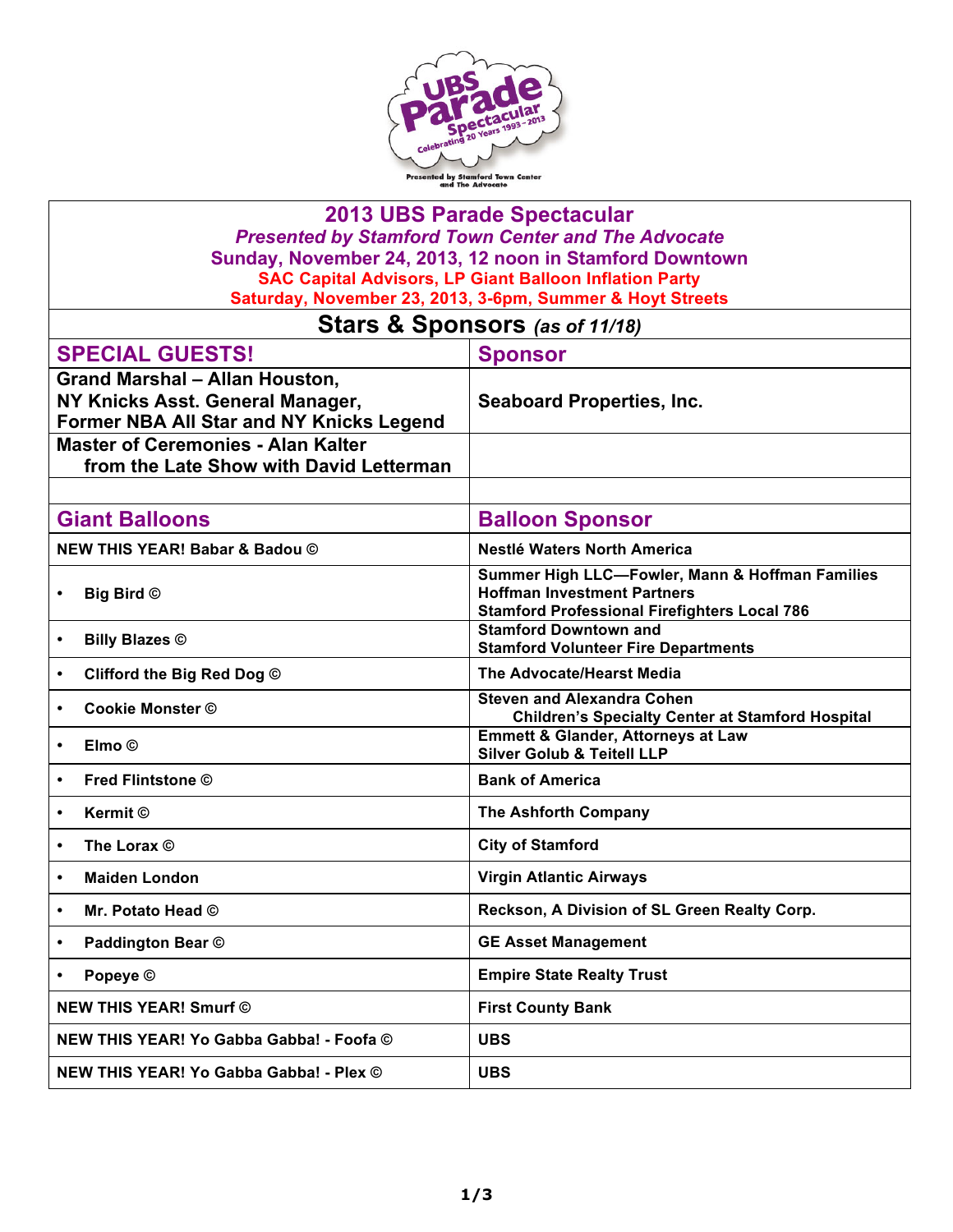

| <b>Marching Bands</b>                                                                                    | <b>Marching Band Sponsor</b>                                                    |
|----------------------------------------------------------------------------------------------------------|---------------------------------------------------------------------------------|
| <b>Brentwood High School Green Machine Marching Band</b><br>$\bullet$                                    | F.D. Rich Company & Trump Parc Stamford                                         |
| <b>Brien McMahon High School Marching Band</b><br>$\bullet$                                              | <b>United Realty, Inc.</b>                                                      |
| Harrison High School Huskies Marching Band<br>$\bullet$                                                  | <b>Gibraltar Management Company</b>                                             |
| Northeast-Stillmeadow Elementary Schools Marching Band<br>$\bullet$                                      | <b>Purdue Pharma</b>                                                            |
| <b>NYPD Emerald Society Pipe &amp; Drum Band</b><br>$\bullet$                                            | <b>Empire State Realty Trust</b>                                                |
| <b>Saints Brigade Drum &amp; Bugle Corps</b><br>$\bullet$                                                | <b>Stamford Downtown</b>                                                        |
| <b>Stamford High School Black Knight Marching Band</b><br>$\bullet$                                      | <b>Grade A ShopRite - Cingari Family</b>                                        |
| Trumbull High School Golden Eagle Marching Band<br>$\bullet$                                             | <b>AlliedBarton Security Services</b>                                           |
| <b>Uniondale High School Knights and Knightettes</b><br>$\bullet$                                        | <b>CTTRANSIT and</b>                                                            |
| <b>Marching Band</b>                                                                                     | <b>Stamford Marriott Hotel &amp; Spa</b>                                        |
| <b>Westhill High School Viking Marching Band</b><br>$\bullet$                                            | The Campus and 1937 West Main Street                                            |
| <b>Marching Units &amp; Dance Troupes</b><br>The Stamford All School Musical Cast of "Shrek the Musical" | <b>Unit Sponsor</b>                                                             |
|                                                                                                          | <b>Bar Rosso</b>                                                                |
| <b>Center Stage Dance Studio</b><br>$\bullet$                                                            | <b>Crystal Rock</b>                                                             |
| <b>Chicago Boyz Acrobatic Team</b><br>$\bullet$                                                          |                                                                                 |
| <b>City Center Dance</b><br>$\bullet$                                                                    |                                                                                 |
| <b>Costumed Characters</b><br>$\bullet$                                                                  |                                                                                 |
| <b>Clowns</b><br>$\bullet$                                                                               |                                                                                 |
| <b>Board of Education Dignitaries</b><br>$\bullet$                                                       |                                                                                 |
| Kaitlyn Tarpey, Miss Connecticut<br>$\bullet$                                                            |                                                                                 |
| <b>Locust Performing Arts Center</b><br>$\bullet$                                                        | <b>County TV &amp; Appliance of Stamford</b>                                    |
| Mayor Michael Pavia, Mayor Elect David Martin & Dignitaries<br>$\bullet$                                 | <b>Empire State Realty Trust</b>                                                |
| <b>Namaste India</b><br>$\bullet$                                                                        |                                                                                 |
| The Pulse Performing Arts Studio's nova jazz<br>$\bullet$                                                | Remo's Brick Oven Pizza Company<br>& GB Parking                                 |
| Police Motorcycles from CT, NY, NJ<br>$\bullet$                                                          |                                                                                 |
| <b>Sacred Heart University Dance Team</b>                                                                | <b>Sacred Heart University's Stamford</b><br>Graduate Center at Landmark Square |
| <b>Second Company Governor's Horse Guard</b><br>$\bullet$                                                | <b>RMS Companies</b>                                                            |
| <b>Stamford Professional Firefighters Local 786</b><br>$\bullet$                                         |                                                                                 |
| <b>Stamford EMS Honor Guard</b><br>$\bullet$                                                             |                                                                                 |
| <b>Stamford Professional Firefighters Local 786 Honor Guard</b><br>$\bullet$                             |                                                                                 |
| <b>Stamford Volunteer Fire Departments</b><br>$\bullet$                                                  |                                                                                 |
| <b>Stamford Police Honor Guard</b><br>$\bullet$                                                          |                                                                                 |
| <b>Stamford Youth Foundation Cheerleaders</b><br>$\bullet$                                               |                                                                                 |
| <b>U.S. Naval Sea Cadets</b><br>$\bullet$                                                                | <b>Bildner Capital and Norwalk Self Storage</b>                                 |
| <b>Westhill High School JROTC</b><br>$\bullet$                                                           |                                                                                 |